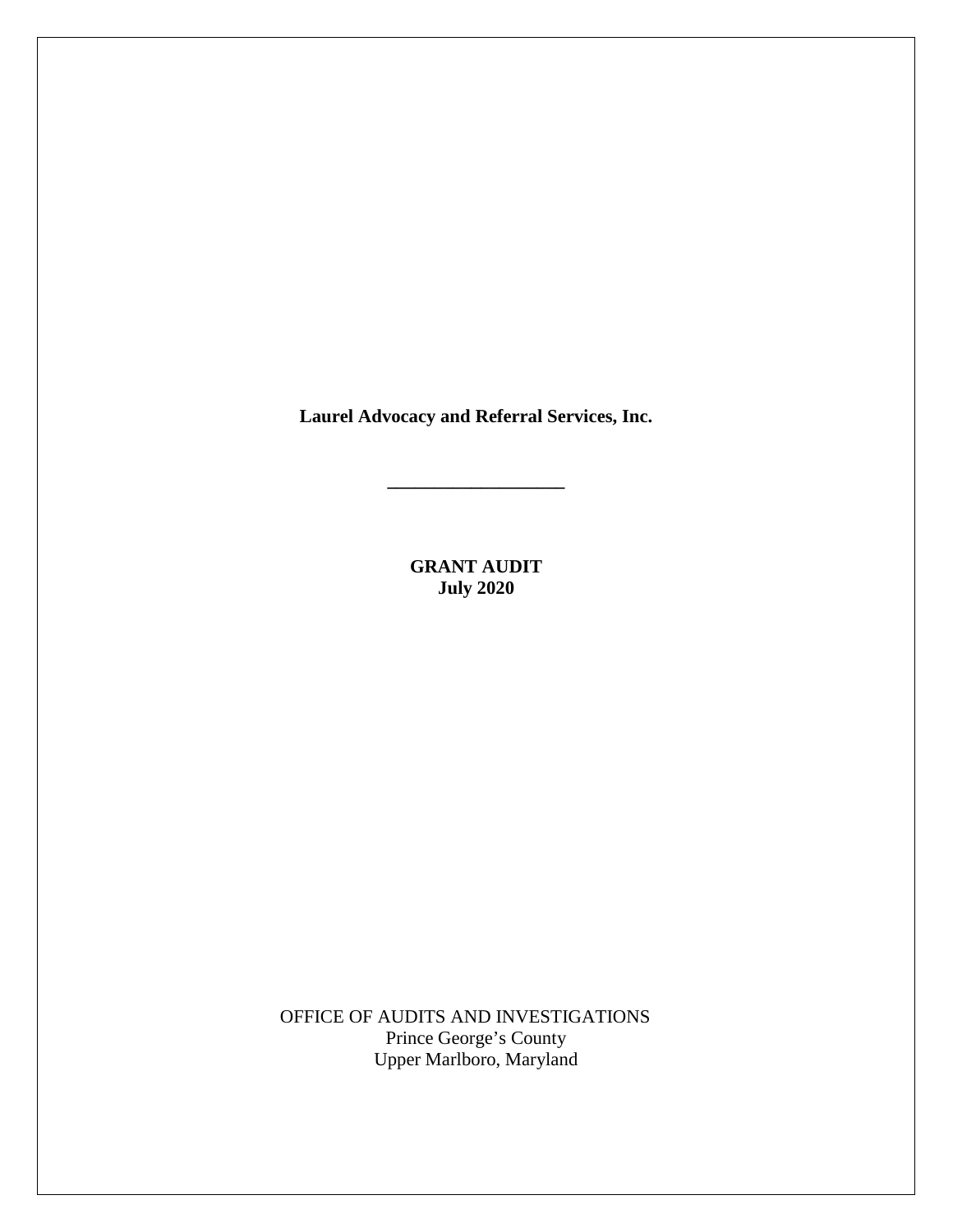

# **THE PRINCE GEORGE'S COUNTY GOVERNMENT Office of Audits and Investigations**

July 2020

The County Council and County Executive of Prince George's County, Maryland

Council Resolution 51-1991, adopted June 25, 1991, requires the Office of Audits and Investigations to perform random financial audits of grants and transfer payments appropriated in the Non-Departmental section of the County's Approved Annual Current Expense Budget. We have examined the books and records of

### **LAUREL ADVOCACY & REFERRAL SERVICES, INC.,**

for the period July 1, 2017, through June 30, 2019. Our examination included such tests of the accounting records and such other auditing procedures, as we considered necessary under the circumstances.

We noted no matters involving the Prince George's County grant to Laurel Advocacy and Referral Services, Inc. (LARS) that led us to believe that the County grant funds were used for other than their intended purpose.

This report, in our opinion, fulfills the requirements of Council Resolution 51-1991 to perform random financial audits of grants and transfer payments made pursuant to the Non-Departmental section of the Prince George's County, Maryland, Fiscal Year 2018 and 2019 Approved Operating Budget.

 $O_4$ 14

David H. Van Dyke, CPA County Auditor

ude S. Moise

 Jude S. Moise Auditor-In-Charge

**14741 Governor Oden Bowie Drive, Upper Marlboro, Maryland 20772 VOICE (301) 952-3431; FAX (301) 780-2097; TDD (301) 925-5167**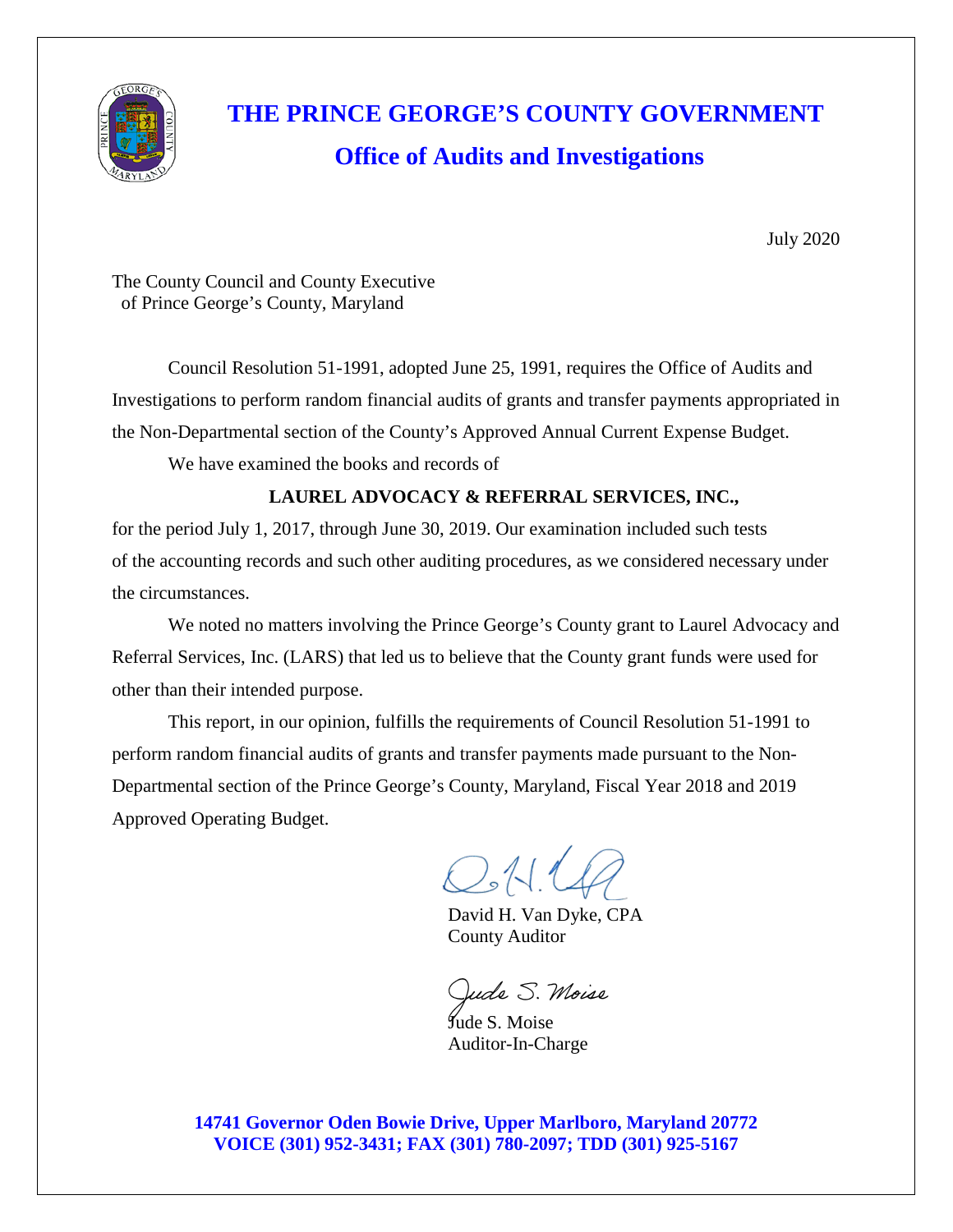#### **Laurel Advocacy & Referral Services, Inc.**

The Laurel Advocacy and Referral Services, Inc.  $(LARS)$  is a  $501(c)(3)$  organization that was incorporated in May of 1988. The mission of the organization is to provide a caring structure of advocacy, support and follow-up for homeless and low-income individuals and families in crisis while assisting them in developing independence. LARS serves as a central point of contact and source of support for Laurel residents facing eviction, food insecurity, and financial crisis.

Presently, the organization offers three (3) main services:

- **Emergency Services**: LARS' Crisis Center provides support for Laurel residents facing crisis due to illness, injury, loss of a loved one, loss of employment, or other hardships. It offers support on a walk-in basis, three (3) days a week to families and individuals in the four (4) Laurel zip codes (20707, 20708, 20723 and 20724). Services include: a food pantry, eviction prevention/rental assistance, utility assistance, clothing and furniture vouchers, referrals for mental health and substance abuse treatment, help with prescriptions including eyeglasses and eye exams, holiday and back to school programs, and financial assistance to obtain birth certificates and IDs. Representatives from other organizations such as the Prince George's County Department of Social Services, SafeLink, and Veteran's Affairs are regularly on-site to assist clients with applications for federal/state programs.
- **Supportive Housing**: LARS' Permanent Supportive Housing Program serves 22- 25 of the most vulnerable chronically homeless and disabled individuals/families in Prince George's County. Participants go from living on the streets, in shelters, cars, or other dangerous conditions to living in their own apartments leased by LARS throughout the Laurel area. Participants live independently with support as needed from LARS, including life skills classes, individual savings accounts, and assistance with obtaining treatment for substance abuse, health or mental health problems.
- **Self-Sufficiency Program**: Through its new Self-Sufficiency Program, LARS is working with motivated households on a longer-term basis to help them improve financial habits and overcome barriers to maintaining stability after rental or other assistance is provided.

The business and affairs of the Corporation is managed under the direction of its Board of Directors. The Board of Directors serve without compensation. The Executive Director, a nonvoting Board member, is a paid employee of the organization. The Executive Director shall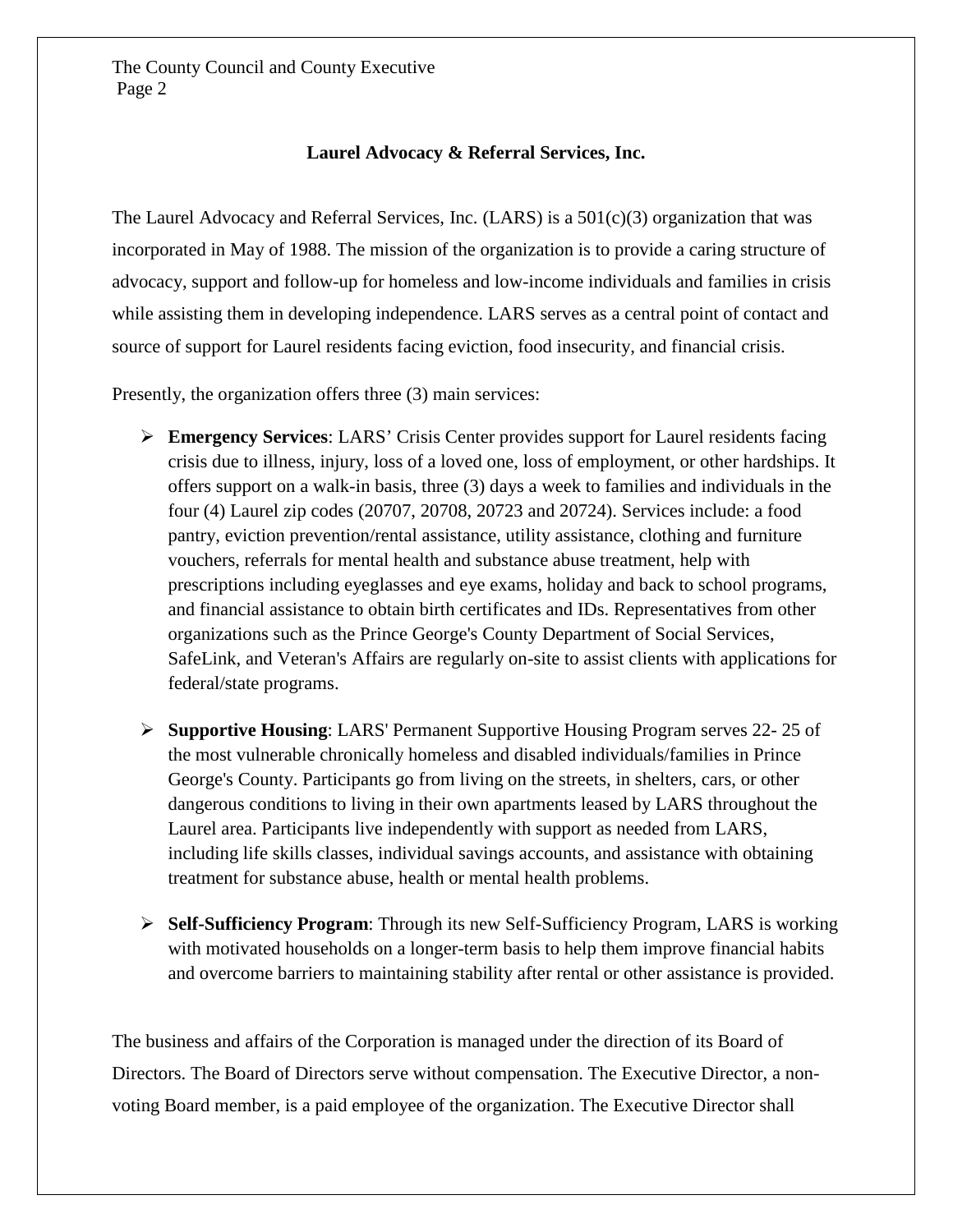perform such tasks as may be assigned to him or her by the Board of Directors and shall coordinate the work of the officers, staff and committees of the organization in furtherance of the organization's charitable purposes. An overview of LARS' organization structure is shown in Figure 1.





The Prince George's County Council appropriates funds to support nonprofit organizations throughout the County in the form of grants. The Non-Departmental budget included funds to fulfill grant requests received from County nonprofit organizations. Non-Departmental grant funds are to be used to support citizen/community-based programs and services that help address the human, social, education, recreation and other service needs of the County's citizens and communities. The Special Appropriation Grants are dispersed by Council Members to help support nonprofit organizations providing programs and services to Prince George's County citizens and communities. County Council grants are awarded through a formal application process.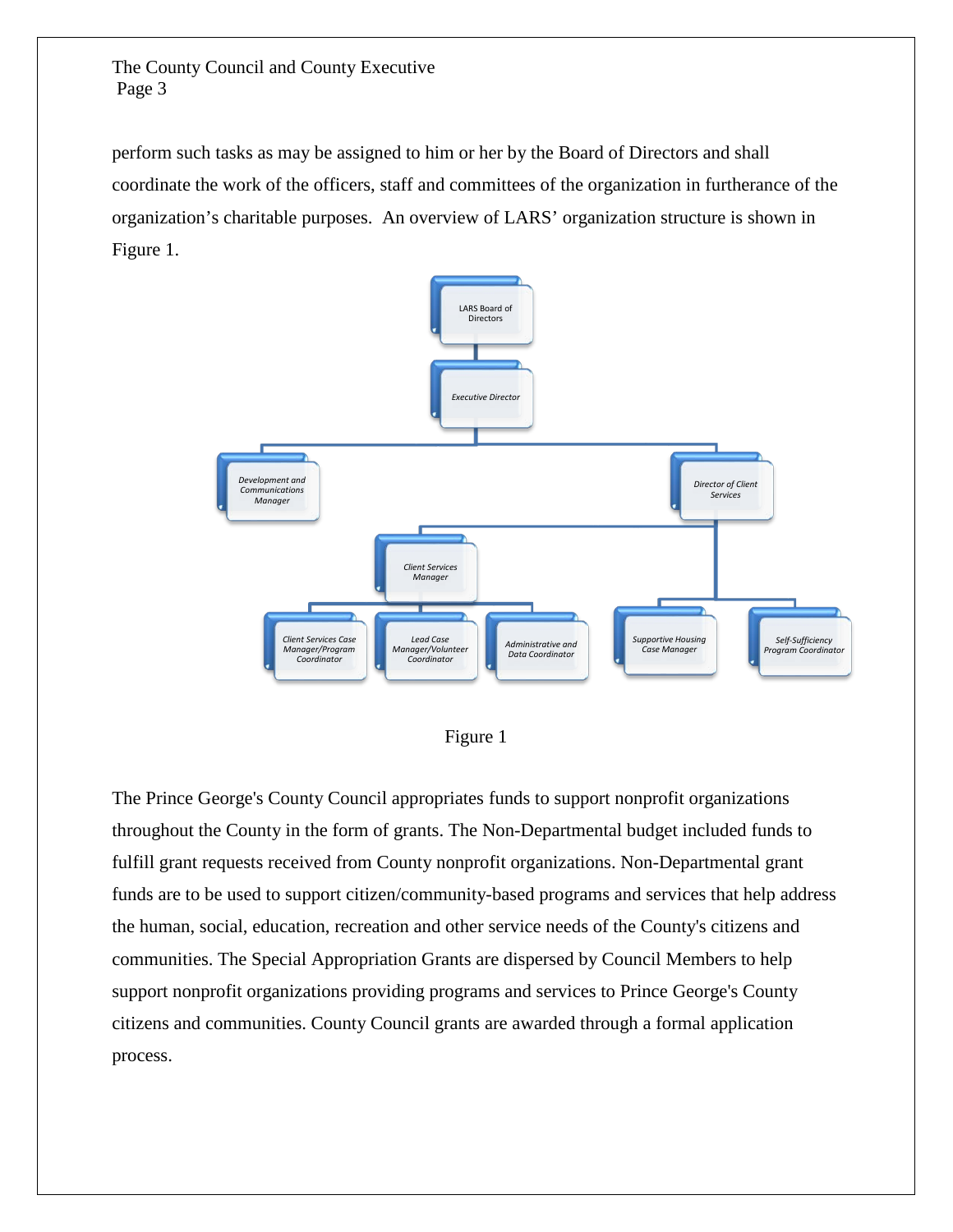The Community Partnership Grant is a grant initiative offered by the Office of the County Executive to qualified nonprofit organizations based upon a set of criteria, including the value added to the identified community, overall program costs, organizational stability and adequacy of other funding sources. The Community Partnership Grant is awarded through a formal application process.

The Prince George's County Government, by the way of the Prince George's County Council and the Office of the County Executive awarded Laurel Advocacy & Referral Services, Inc. six (6) grants totaling \$195,000 in fiscal years 2018 and 2019. A summary of the grants awarded is as follows:

| <b>Check Date</b>           | <b>Grant Type</b>            | <b>Grant Award Amount</b> |
|-----------------------------|------------------------------|---------------------------|
| 10/17/2017 - FY18           | Non-Departmental             | \$75,000                  |
| 12/04/2017 - FY18           | Special Appropriation        | 1,500                     |
| $6/30/2018$ - FY18          | <b>Community Partnership</b> | 7,000                     |
| 11/27/2018 - FY19           | Non-Departmental             | 75,000                    |
| $6/07/2019$ - FY19          | Special Appropriation        | 6,500                     |
| $6/21/2019$ - FY19          | <b>Community Partnership</b> | 30,000                    |
|                             |                              |                           |
| <b>Total Amount Awarded</b> |                              |                           |

These grants were awarded to support Laurel Advocacy & Referral Services, Inc. personnel payroll for its core program functions and rental assistance through LARS' emergency services. LARS also receives measurable funding from the U.S. Department of Housing and Urban Development through its Continuum of Care (COC) grant, in addition to several other organizations.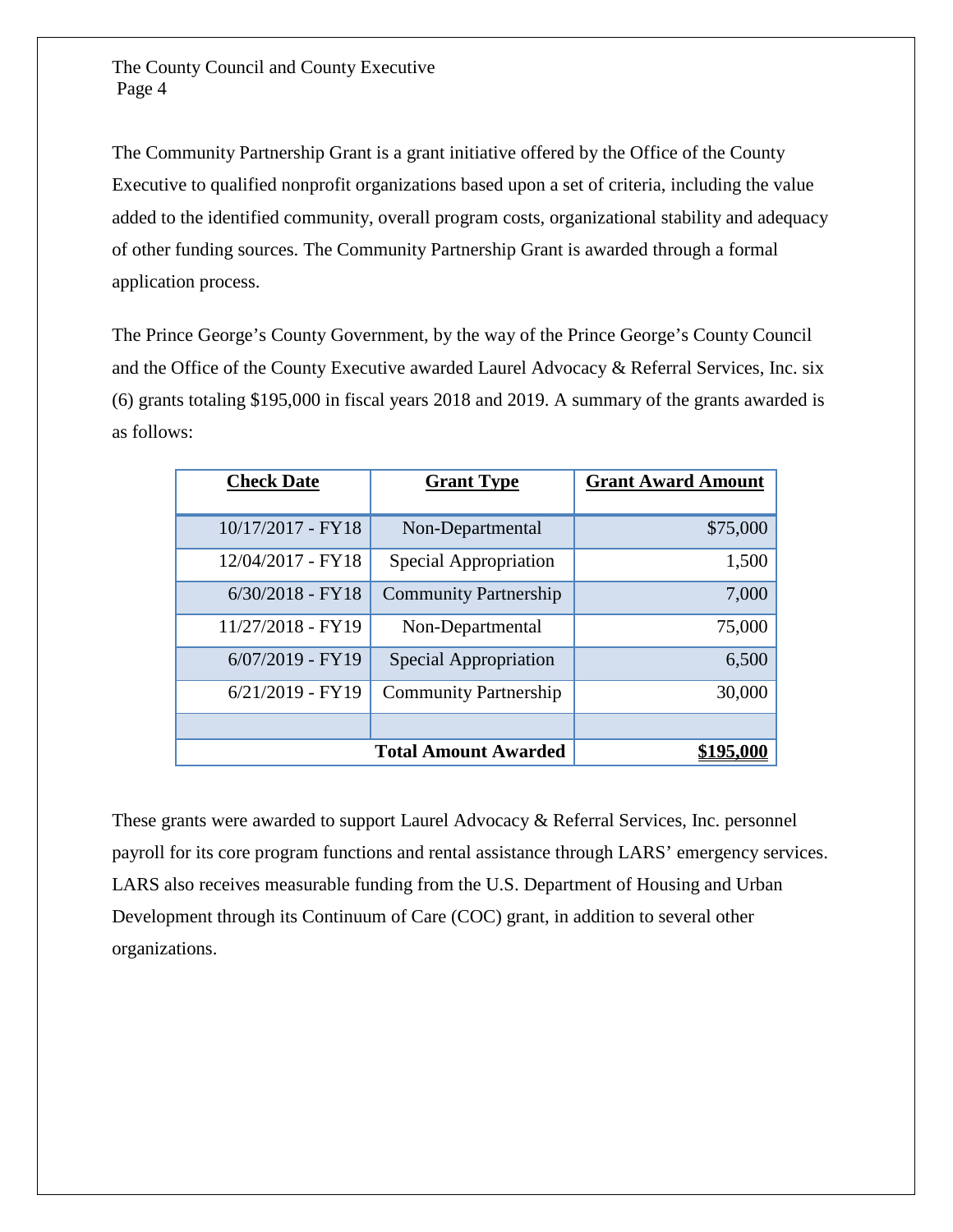#### **OBJECTIVE, SCOPE AND METHODOLOGY**

The objectives of our audit were to: (a) assess the adequacy of the system of internal and management controls over grant funds received and expended; (b) assess whether grant related transactions occurred in a manner consistent with LARS' grant request application and other generally accepted business practices; and (c) identify factors inhibiting satisfactory performance in these areas, and make recommendations to protect the County's interest concerning the grant funds.

The scope included all transactions related to the receipt and disbursement of the total County grant funds received from July 2017 through June 2019 (a total of \$195,000).

The criteria used to evaluate the audit evidence gathered included:

- $\triangleright$  The grant applications submitted by the Laurel Advocacy and Referral Services, Inc. and LARS' internal policies;
- The United States General Accountability Office Standards for Internal Control publication (GAO-14-704G);
- Maryland Nonprofit's Standards for Excellence: An Ethics and Accountability Code for the Nonprofit Sector; and
- Internal Revenue Code (IRC)/Internal Revenue Service (IRS) guidelines.

The audit included interviews with key personnel of Laurel Advocacy & Referral Services, Inc. and detailed tests including:

- $\triangleright$  An examination of the organization's monthly bank statements;
- A review of the organization's Federal Form 990 returns for 2018 and 2019; and, independent audit reports for 2018 and 2019,
- $\triangleright$  A review of available cash receipts and disbursements documentation; and
- $\triangleright$  A review of available minutes for meetings held by the Board of Directors.

Laurel Advocacy & Referral Services, Inc. contracts an accountant to maintain their financial records using QuickBooks and contracts an independent Certified Public Accountant (CPA) to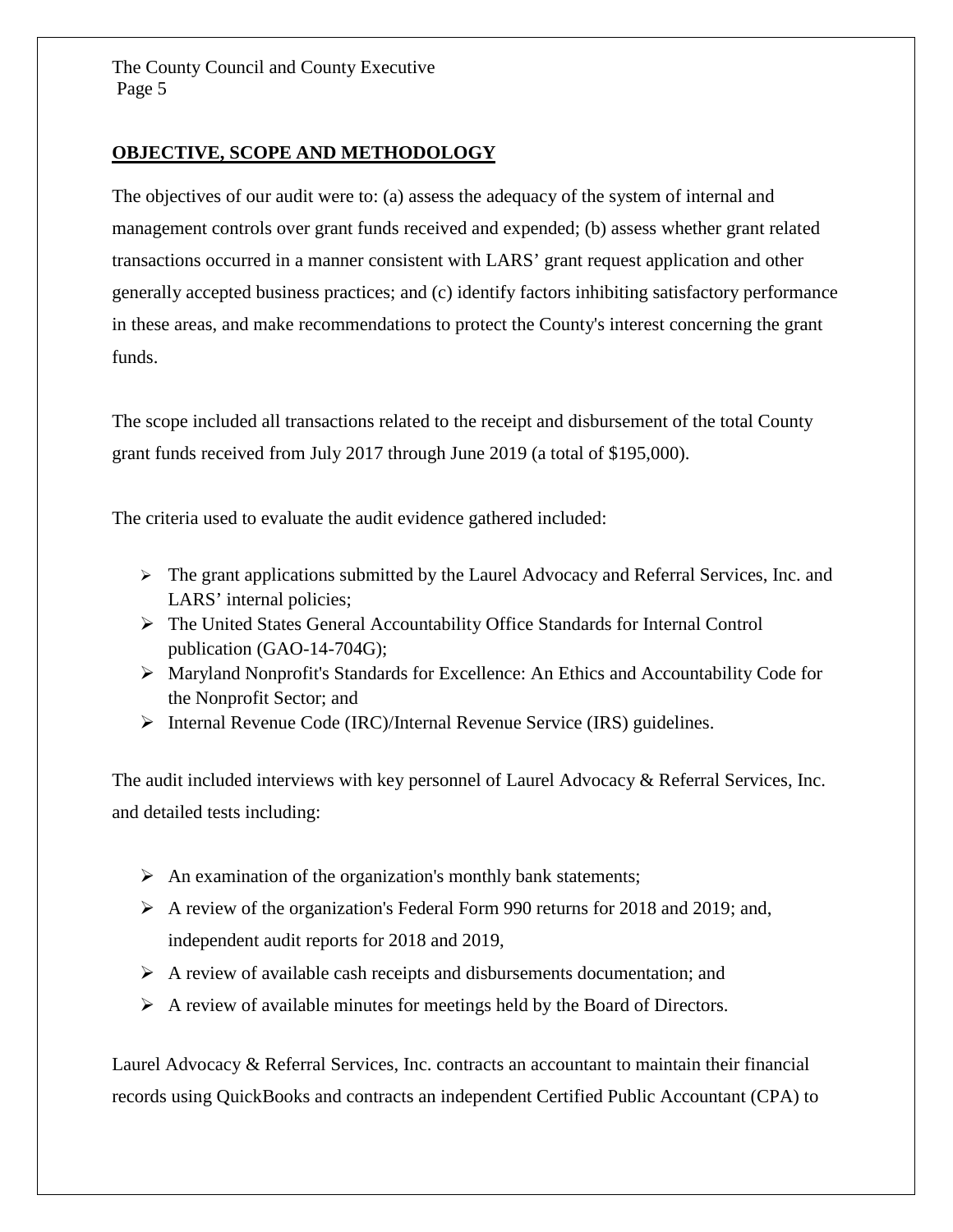perform an annual audit of its financial statements and prepare tax documents. The organization operates on a July 1 through June 30 fiscal year. We noted that the organization is registered with the Maryland Secretary of State's Charity Division, as required by law, and is in compliance for fiscal years 2018 and 2019. The law requires organizations to file certain information annually, including a signed copy of their IRS Form 990 and a copy of the independent certified public accountant's financial review or audit (when applicable), for the last completed fiscal year to remain in compliance. Organizations have up to 11 months after the end of their fiscal year to file the required information with the Maryland Secretary of State's Charity Division.

The Office of Audits and Investigations (A&I) examined the books and records maintained by LARS and performed tests of the accounting records and other auditing procedures, as we determined necessary. Consideration was given to the fact that the records of the organization were reviewed and included in the scope of the financial audit conducted by Hertzbach & Company, P.A., CPAs and Consultants for the periods ending June 30, 2018 and 2019, and no discrepancies or irregularities were disclosed.

Our examination included a review of expenditures and supporting documentation to ensure that payment amounts were properly approved and corresponded to related invoices. We noted no instances that led us to believe that County grant funds were used for other than their intended purpose. However, upon reviewing rental assistance payments**, we noted that a standard payment request form that includes the preparer's name/signature and an approval signature to support the payments was not maintained.** *The Executive Director did provide A&I with a list of the rental assistance payments that are due for payments with her initials, indicating her approval.*

Also, upon review of the list of Board members in place during the audit period, we noted one Board Member that could have presented a potential conflict of interest if they continued to serve on the Board. A&I reviewed the Board minutes and noted mention of that Board Member leaving, **however we noted that LARS did not keep formal documentation for the resignation of the Board Member, as required by the organization's signed By-Laws**.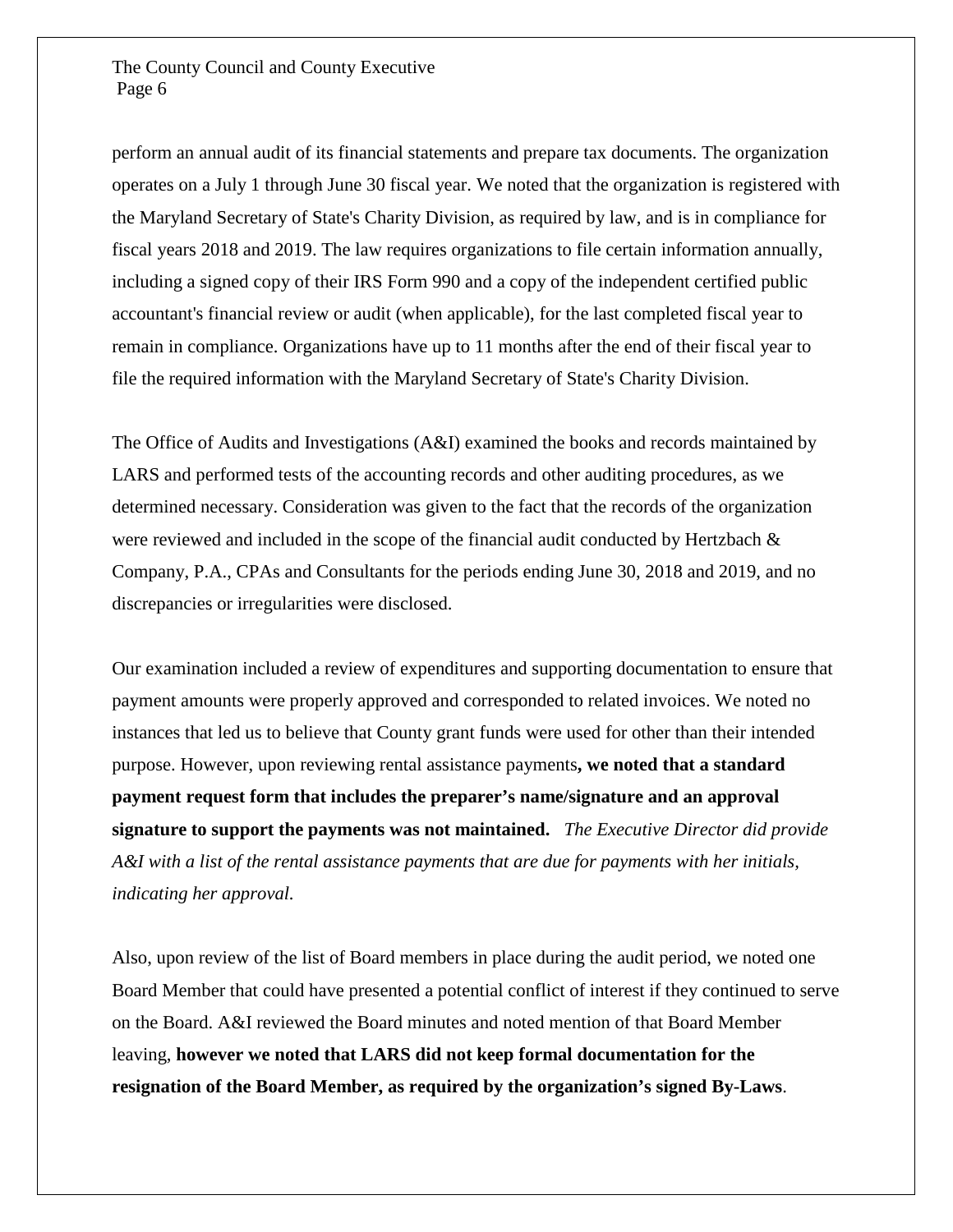**We recommend** that a payment request form with the preparer's signature and an approval signature be prepared for all disbursement of funds and be maintained as documentation to support the expenditure.

**We also recommend** that all departing Board members adhere to LARS' By-laws and submit a written letter of resignation upon their departure. A copy of the letter should be maintained by LARS administration.